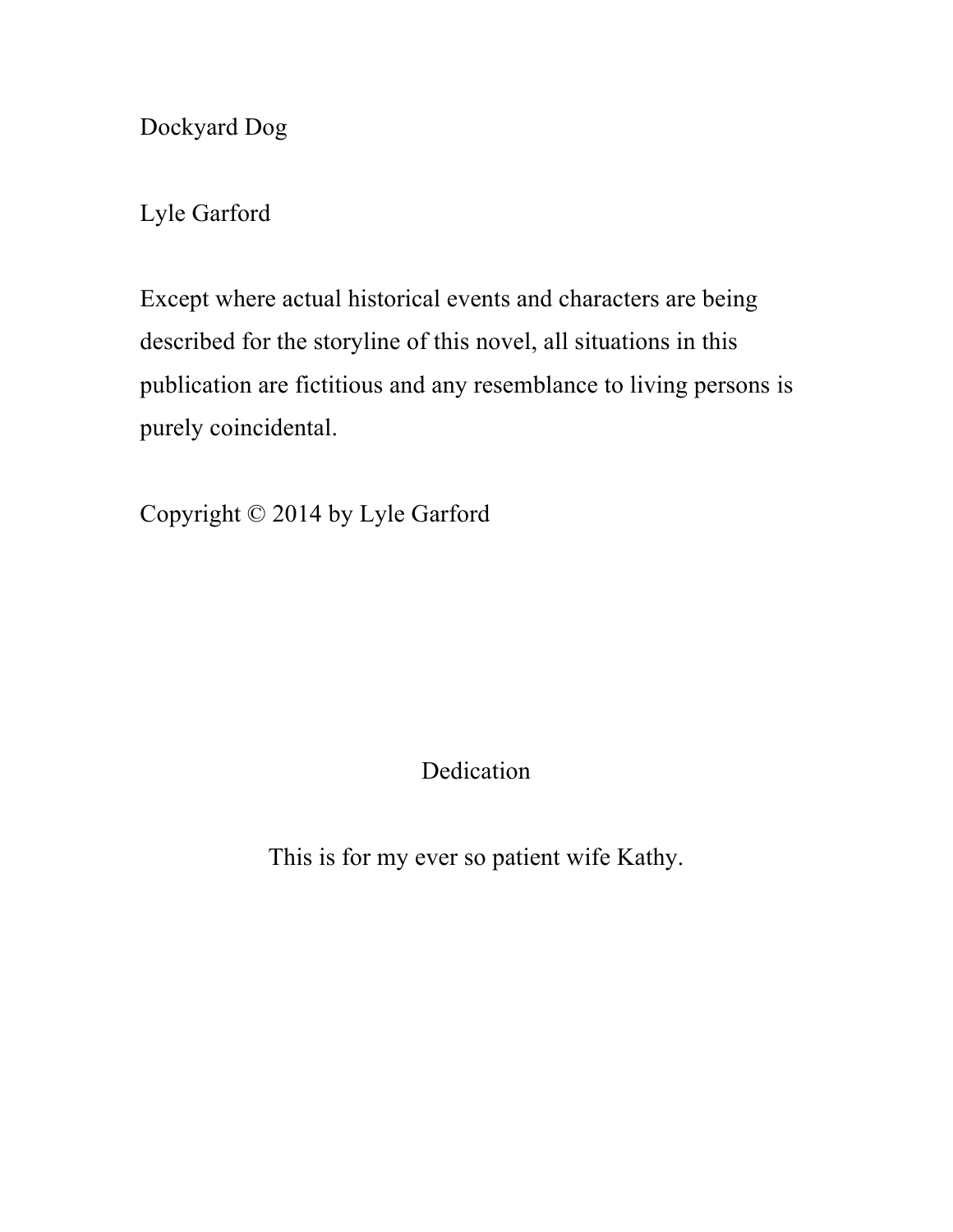Chapter One June 1784 Aboard HMS *Wind* Off The Coast Of Antigua

The sway of the mast got worse the higher he went. Much worse.

"Bastard," he swore under his breath, although it mattered little as no one could hear him and the insistent strength of the wind carried his voice away anyway. Cursing his Captain yet again the young officer risked a glance upwards, hoping the remaining distance would seem less daunting the closer he got to the maintop and the tiny perch already occupied by a lookout.

Mistake. The masthead, still over ten feet away, swayed in a steady arc back and forth against the high, thin cloud in the sky. Had the ship been at a standstill the mast would still have swayed in the wind; with the ship under way at almost nine knots the mast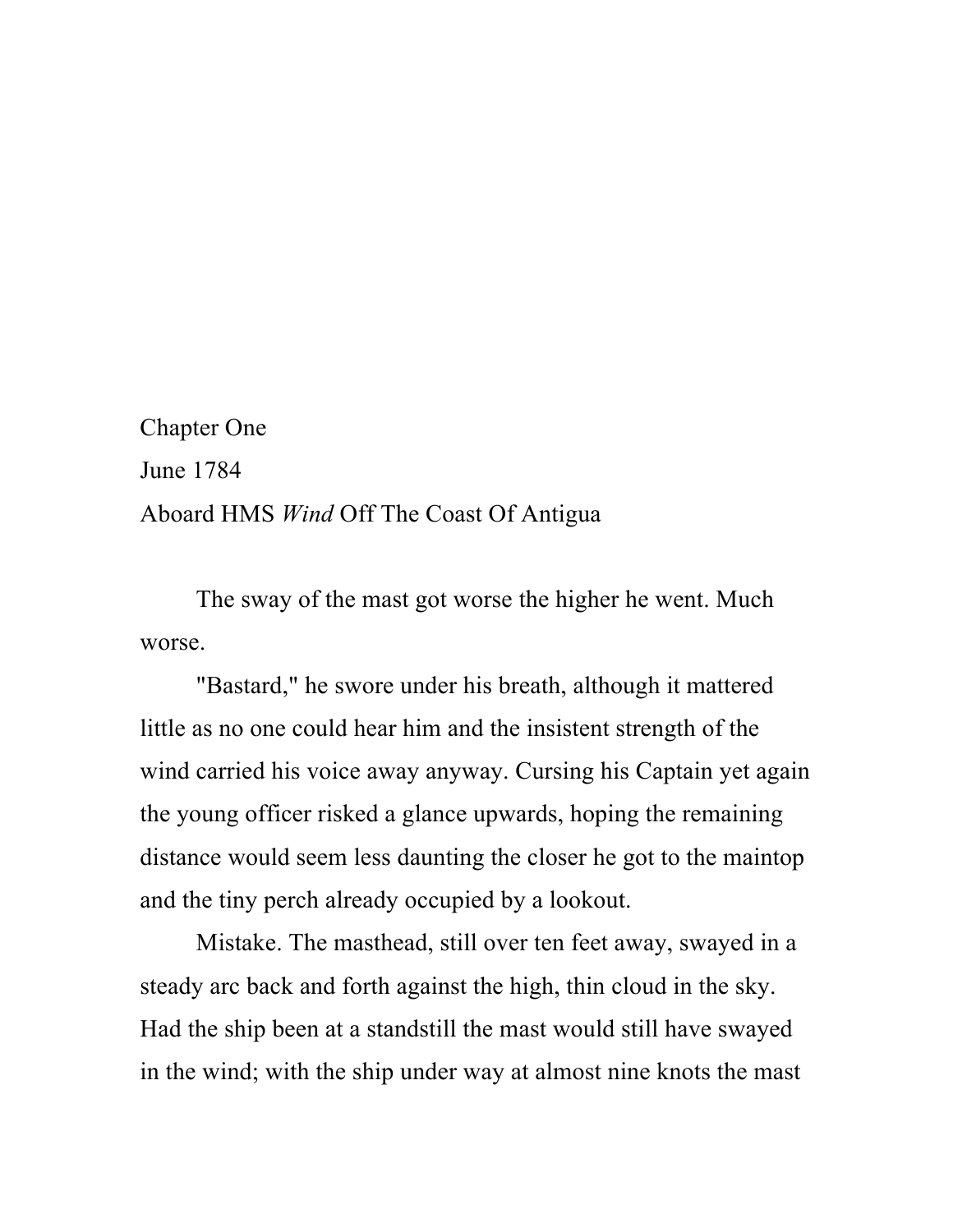was a living thing. This time the officer cursed himself, as he knew better. Pausing to settle the churning in his stomach, he clutched the rope ladder hard.

"Get on with it, you idiot," he muttered.

Climbing well over a hundred feet to the top of the mainmast of a warship at sea was a terrifying experience and he knew it mattered not how many times you had done it before. Most sailors found it frightening, but he knew a few fools made light of it and usually ended up being dead fools. Anyone serving on a British Royal Navy warship with any sense soon learned one simple lesson. All tasks required absolute caution and respect, and paying attention to small details was essential. The officer shook his head; a warship held far too many ways for the unwary to get killed.

With effort he took several deep breaths and focused on the thick mast in front of him. The churning finally subsided and he resumed his climb, thankful yet again at learning to master the nausea touching at times even the most experienced sailors. The officer smiled as he resumed his climb, knowing he could still do it. The alternative was vomiting from his current perch, which would guarantee a wide splatter on the deck and people below. The wrath of his furious Captain wouldn't bear even thinking about.

Twenty-two year old Lieutenant Evan Ross already knew his wrath well, having borne the brunt of it on many occasions. A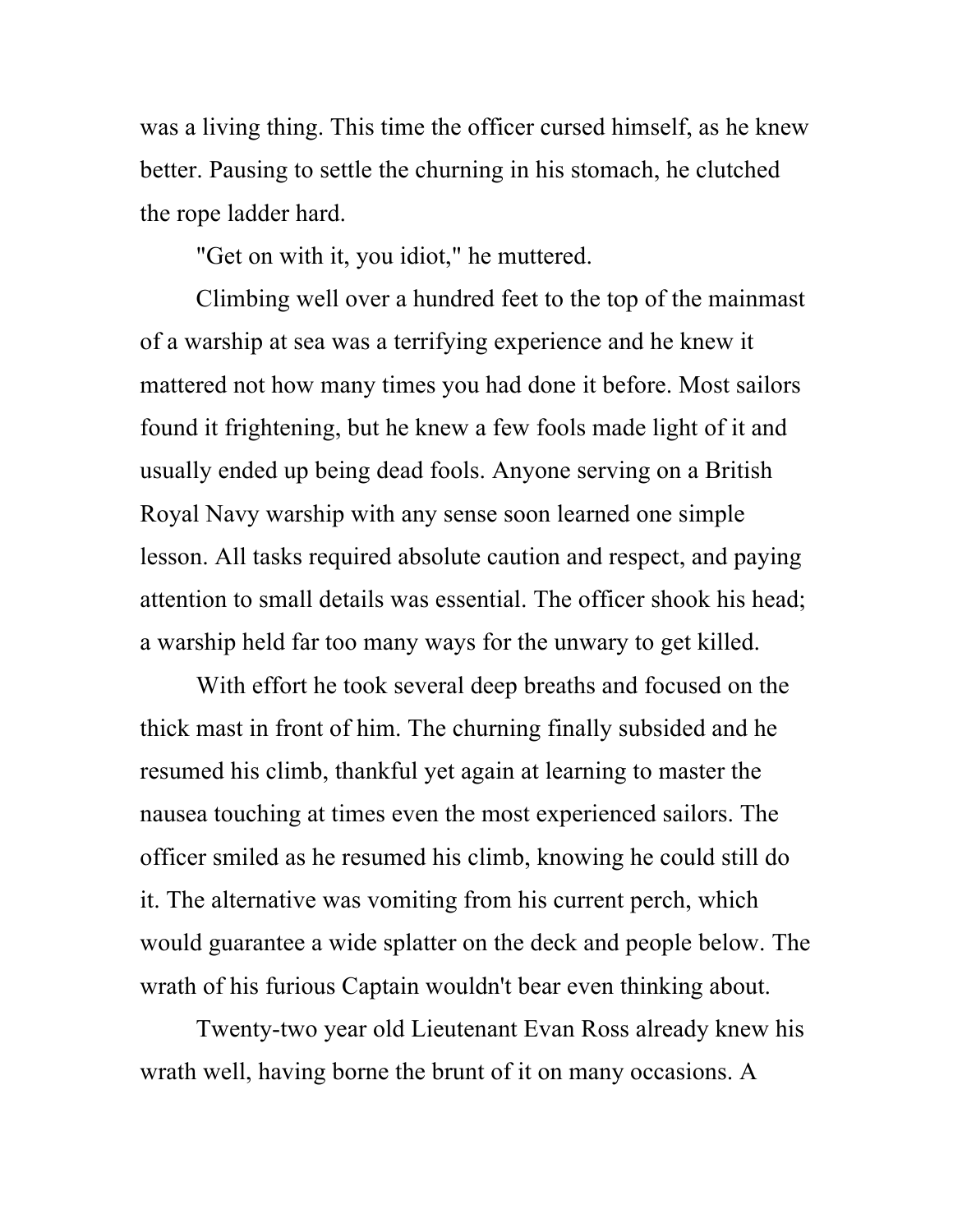rebellious spark deep inside kept the thought alive, though. Doing something to precipitate a way out of his current harsh situation was tempting. Evan had been ecstatic when word came he would replace the former third Lieutenant of HMS *Wind* three months ago after the man succumbed to fever, but the euphoria didn't last. Being assigned to a frigate, the swift hunters of the Royal Navy, should have been a dream posting. In reality they were the worst three months of his young life.

Right from the start the Captain seemed bent on venting his anger over anything going wrong with his ship on the new Lieutenant, and nothing Evan did worked to change his mind. The Captain's puzzling, irrational behaviour toward him was a frustrating mystery until the Second Lieutenant George Paxton took pity and pulled him aside for a quick moment after one manifestly unfair episode where Evan took the worst of the blame.

"You know, Mr. Ross, it may seem like it, but Captains don't always get their way."

Wary and alert, Evan risked a swift look around to ensure they were unheard before turning back to the Second Lieutenant.

"I take it that means the Captain was thwarted in some way recently, sir?"

Paxton took his own quick look about before replying. "Hmm, you wouldn't know this, but our senior mid Walsh is the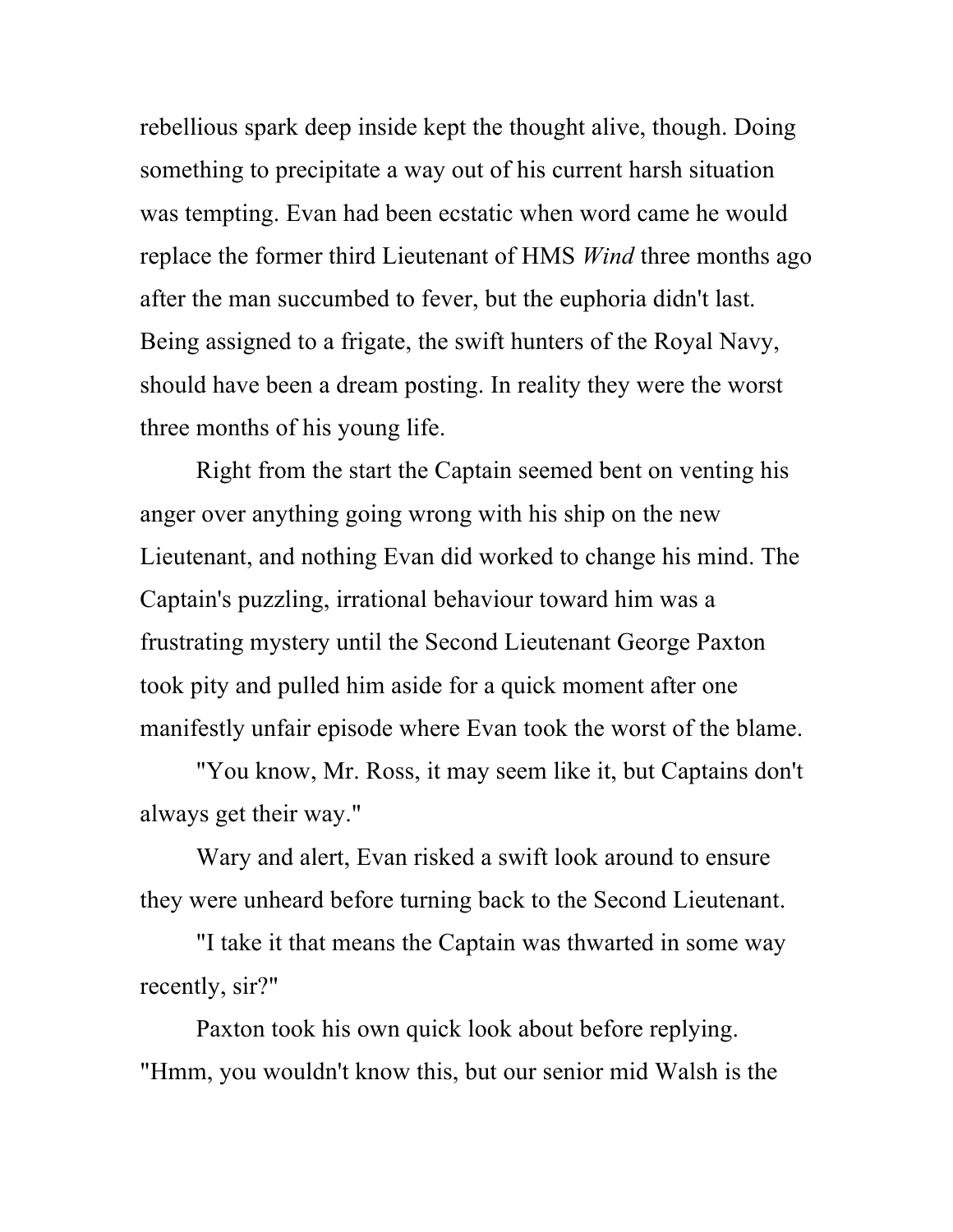son of our Captain's sister. The Flag didn't approve the Captain's request. Seems the Flag already had lots of unemployed Lieutenants around."

A brief, weary smile creased his face. "Thought you might want to know that." With a quick nod and one last look around he walked off to busy himself elsewhere before anyone noticed the two in deep conversation.

With the truth behind his situation much, much clearer Evan sighed as he considered the implications, knowing patronage was a huge part of advancement in the Navy. Midshipman Walsh was excellent at his duties and ready for greater challenges such as an acting Lieutenancy. Evan could see his Captain in a much different light as a result, because in putting Walsh forward for promotion the Captain was only doing what was expected of him, to find and promote talented people. No one would question the propriety of a family relationship being involved; Captain Woods was not the first and wouldn't be the last officer to push forward a relative for promotion. Making his new Lieutenant's life hell *wasn't* expected of him, but doing so was a backdoor way to get what he wanted. The Captain in reality wanted some excuse to clap him in chains or beach him and promote his favourite. The Captain owed Evan nothing.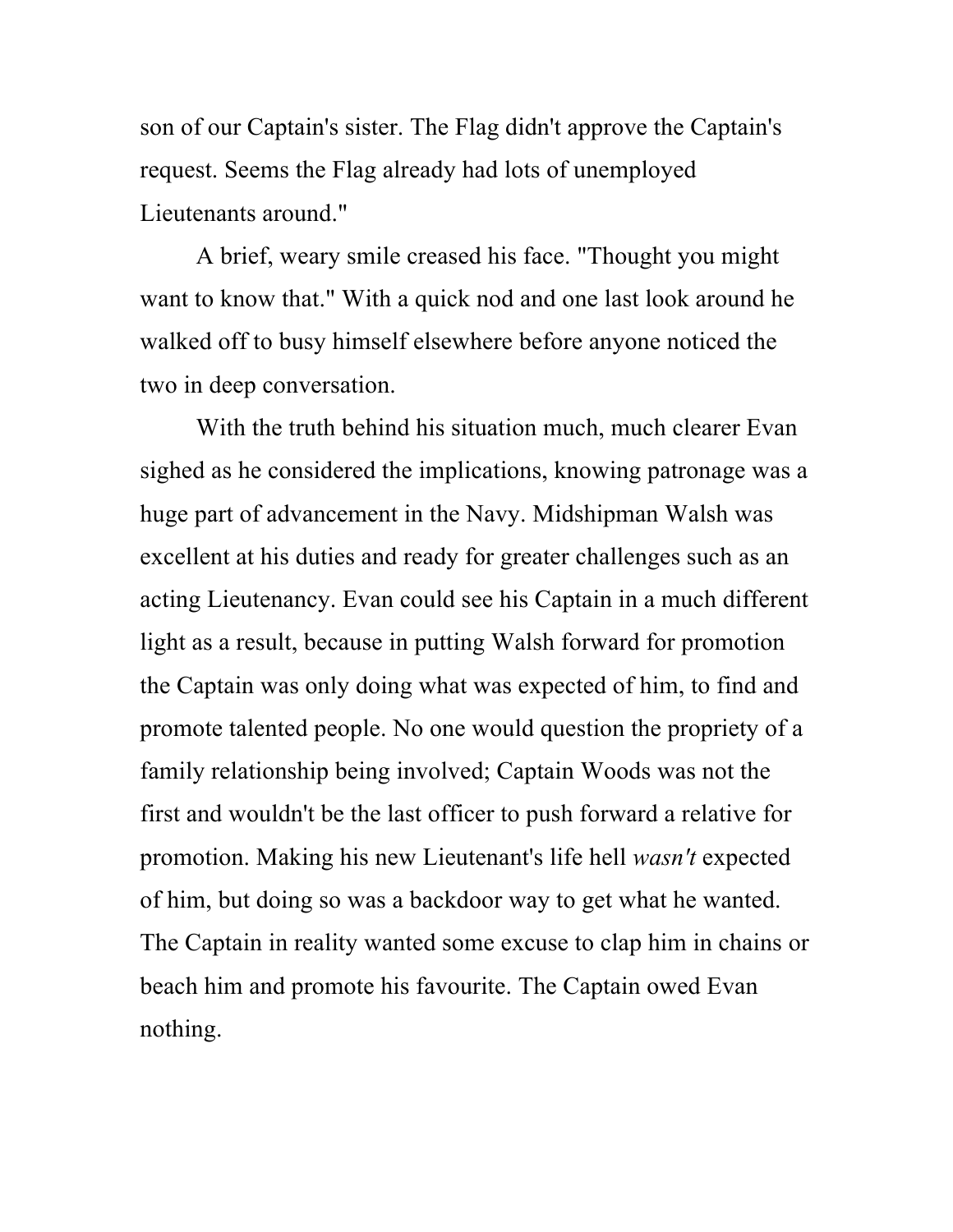And Evan could do nothing about it, knowing The Articles of War governing the lives and behaviour of people on board a Royal Navy warship gave the Captain enormous power over the ship and its people. His word was law.

Reaching the maintop with relief, Lieutenant Ross shoved aside his frustration. Eight years in the Royal Navy, serving since he was thirteen years old, had taught him patience was key to dealing with a demanding Captain. Bland responses and painstaking attention to duty was the only way to combat the abuse. This, and a firm resolve he wasn't going to be beaten.

Climbing onto the platform he squeezed his body in beside the seaman already sitting on the perch. The sailor gave him a quizzical look for a long moment, before a look of panic appeared on seeing the stony look he got in return.

"Sir," said the sailor, offering a hasty salute.

"Report, Smith," said Evan. "What have we got here?"

Another brief flicker of confusion crossed the sailor's face, but this time he responded quickly. "She's a Yankee, sir, like I called when I spotted her. You can see that from the trim of the ship. Sails, too. No one else has them cut like that. Pardon for asking, but is that what you came up to find out, sir?"

"Smith, you know bloody well why the Captain sent me up here is none of your concern," snarled Evan, although he quickly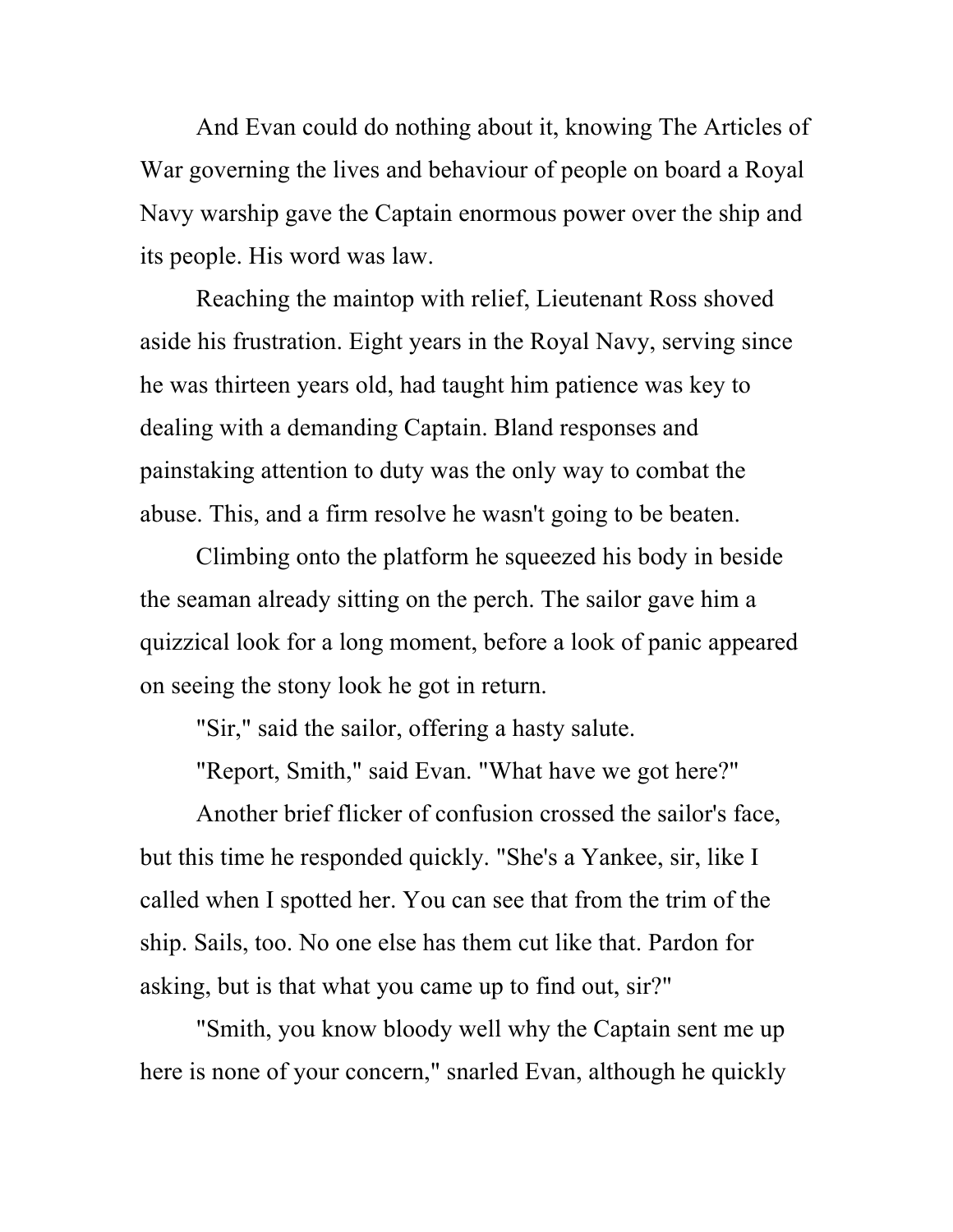relented and told himself it wasn't fair to take his frustration out on the sailor.

"I presume he wants to know as much as possible about the situation well in advance of getting there," said Evan as he pulled out his telescope.

But even as he turned attention to his task Evan knew the sailor was probably still curious and raising a skeptical eyebrow behind his back. The man was right, too; sending a ship's officer to the top of the mainmast to scout something was most often a waste of time, as an officer would be unlikely to see more than an experienced lookout. Evan knew too the man was smart enough to realize this was also the likely source of the Evan's gruff responses. But as a professional seaman Smith would never openly criticize an officer, let alone the Captain. Doing so would bring a swift and brutally harsh response.

Evan studied the situation as he trained his telescope on the ship they were fast bearing down on. The Captain had shifted course as soon as the hail from the lookout came, but gave no indication of what he was concerned about. The French and the Americans were still active all over the Caribbean, so breaking the ship's homeward voyage to check out what this strange sail was up to wasn't anything anyone on the ship would deem odd. The Treaty of Paris signed in September 1783 formally ended hostilities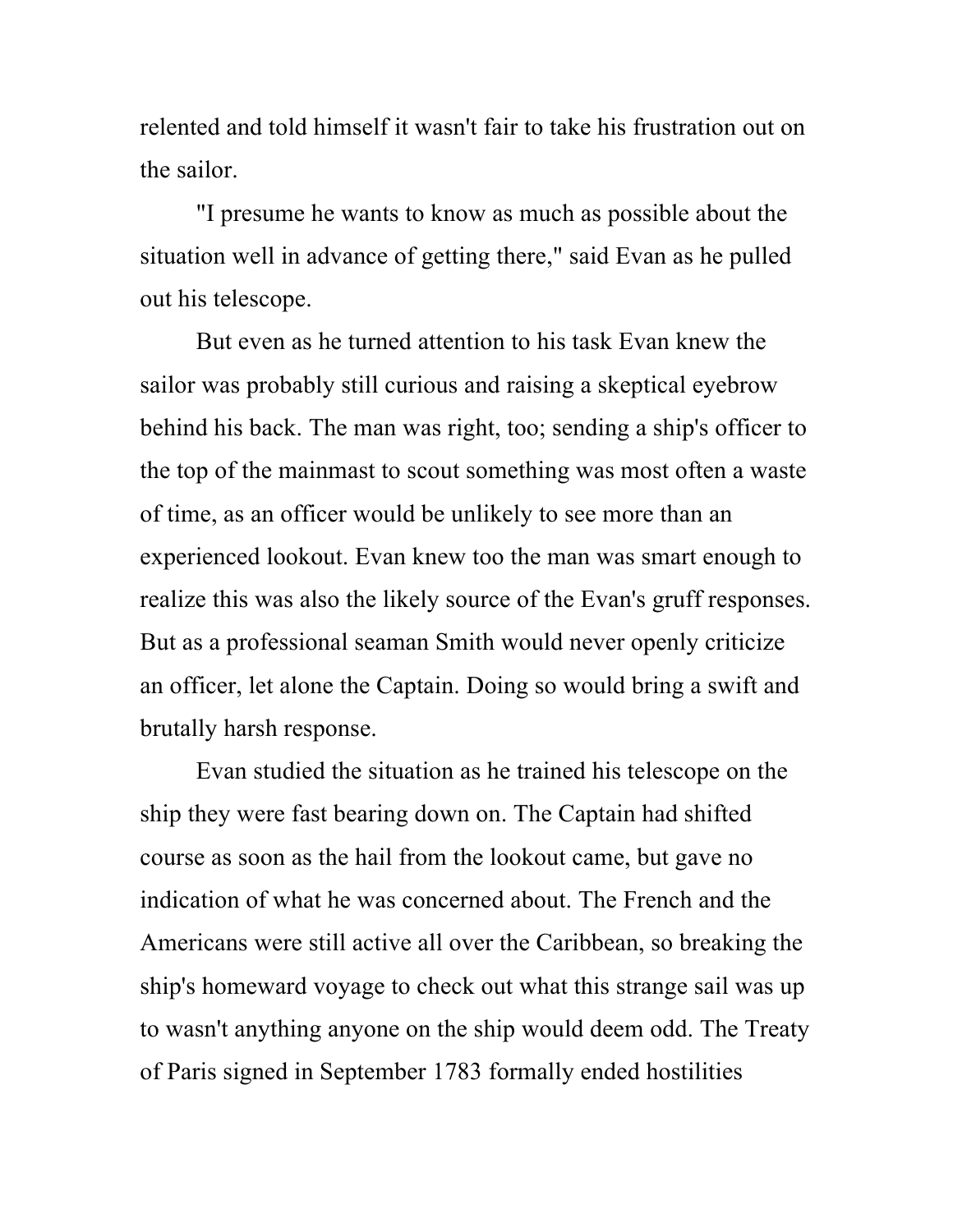between the combatants involved in the American Revolutionary War, but this certainly didn't mean the hard feelings and suspicion were gone.

The ship being in this place was indeed odd, though. The lookout did well to spot the strange ship, anchored in one of the many small bays dotting the coastline of the Caribbean island of Antigua. From a distance it would be challenging to see a ship against the background of palm trees and dense undergrowth.

"Pardon me for asking again, sir," said Smith. "What do you think she's up to? Maybe they're smuggling something, sir?"

Evan grunted in response, still peering hard through his telescope. "I'd say you're right, Smith. Looks to me like they've been offloading cargo on the beach. Yes, there's a big pile of stuff and a bunch of people around it. Looks like a sloop and they're Yankees all right. That's their flag. Hello, they've finally woke up and spotted us," he added with amusement. "There's a jolly boat pushing off from the beach like they've got the hounds of hell after them"

"Maybe the Captain will teach them to pay attention, sir," said Smith.

Evan took one final, close look at the American ship before glancing over to see a wolfish grin on the sailor's face.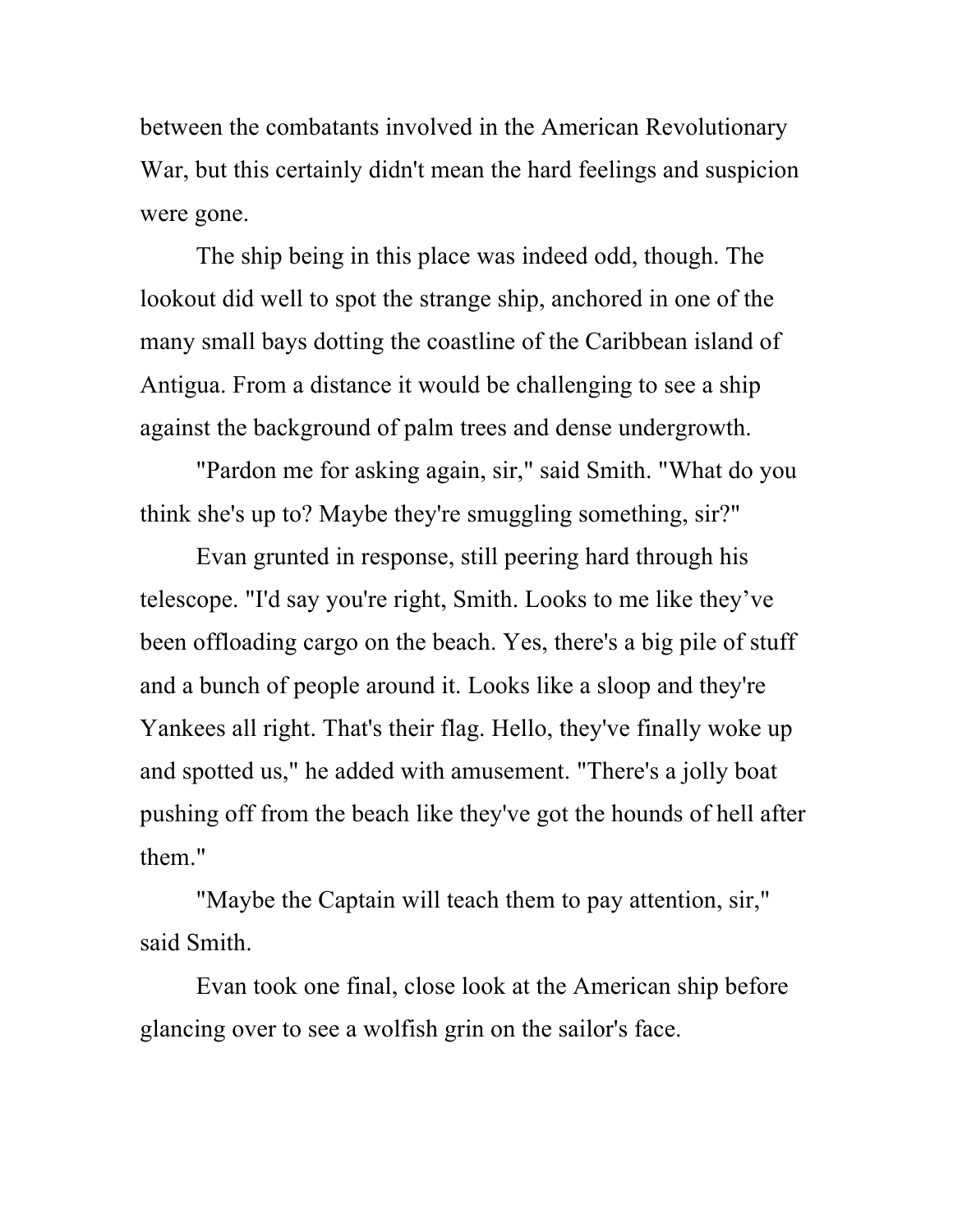"Could be," said Evan with a smile, allowing a hungry look to grow on his own face. "One last bit of action before we go home would be good."

Heeding the lesson the Americans were learning Evan gave the horizon a scan in all directions to make sure he wasn't missing anything, but the ocean was otherwise empty. He couldn't resist pausing for a few brief moments to drink in the view. Climbing to the masthead was unquestionably terrifying, but the reward was always an incredible view and a sense of exhilaration. Evan felt the same way every time; every cell in his body was keenly alive.

"Right. Carry on, Smith," said Evan, pocketing his telescope and swinging himself off the platform to begin the long descent back to the deck. A rush of top men climbing the mast to attend to the sails slowed his passage down.

Finally reaching the deck he straightened his uniform on his way to the quarterdeck where a knot of officers were clustered, all staring intently at the ship they had found. Captain Woods, as was his right, was standing by himself on the windward side, equally focused on the scene before him.

"Report," grunted John Harder, the ship's First Officer, not even bothering to glance in Evan's direction.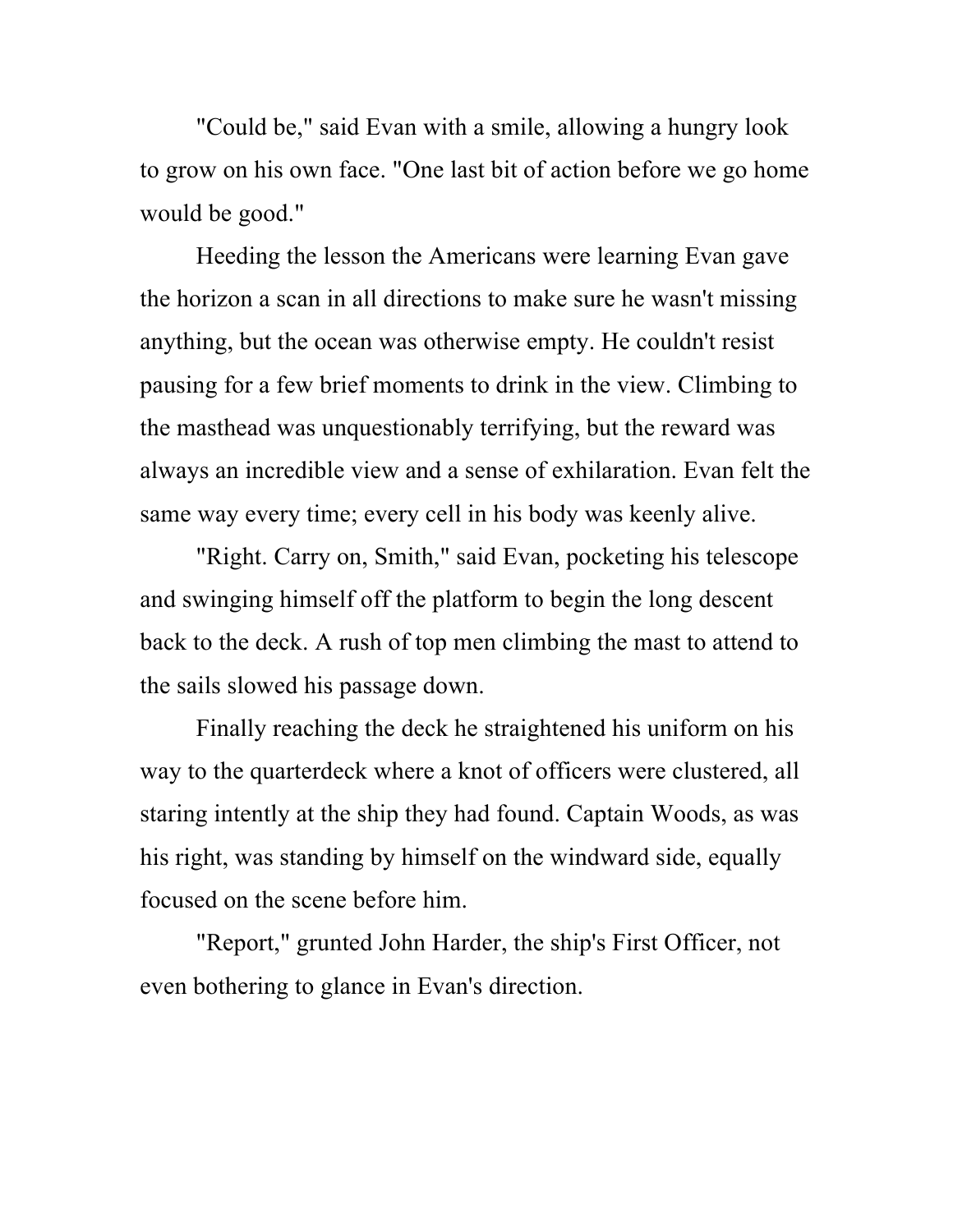"Sir," he replied, saluting as he came to a stop. "Strange sail is definitely a Yankee. Appears to be a trading sloop. I think they may be smuggling—"

"You think, Mr. Ross?" said the Captain, his voice oozing sarcasm, as he came over to join the little group. "I had no idea you could. Of course, I didn't ask you to think, I asked you to check the situation and report back in a timely manner. You've dawdled so long about it what they're doing is already plain for everyone to see. It's obviously a trading sloop and they're obviously smugglers! Unless you actually have something else to report?"

"Sir, very little else, sir. There's a large pile of crates and goods stacked up on the beach. There are no other sail about, sir," replied Evan, maintaining a consciously bland look on his face.

"Sir, very little else, sir," mimicked the Captain, shaking his head. "Bloody useless."

"Captain," interrupted the First Officer, still training his telescope on their target. "From all the bustle on yonder sloop I'd say they are clearly thinking about getting underway."

Evan was grateful for the interruption as Captain Woods strode back to the windward side of the quarterdeck and turned his attention to the American ship.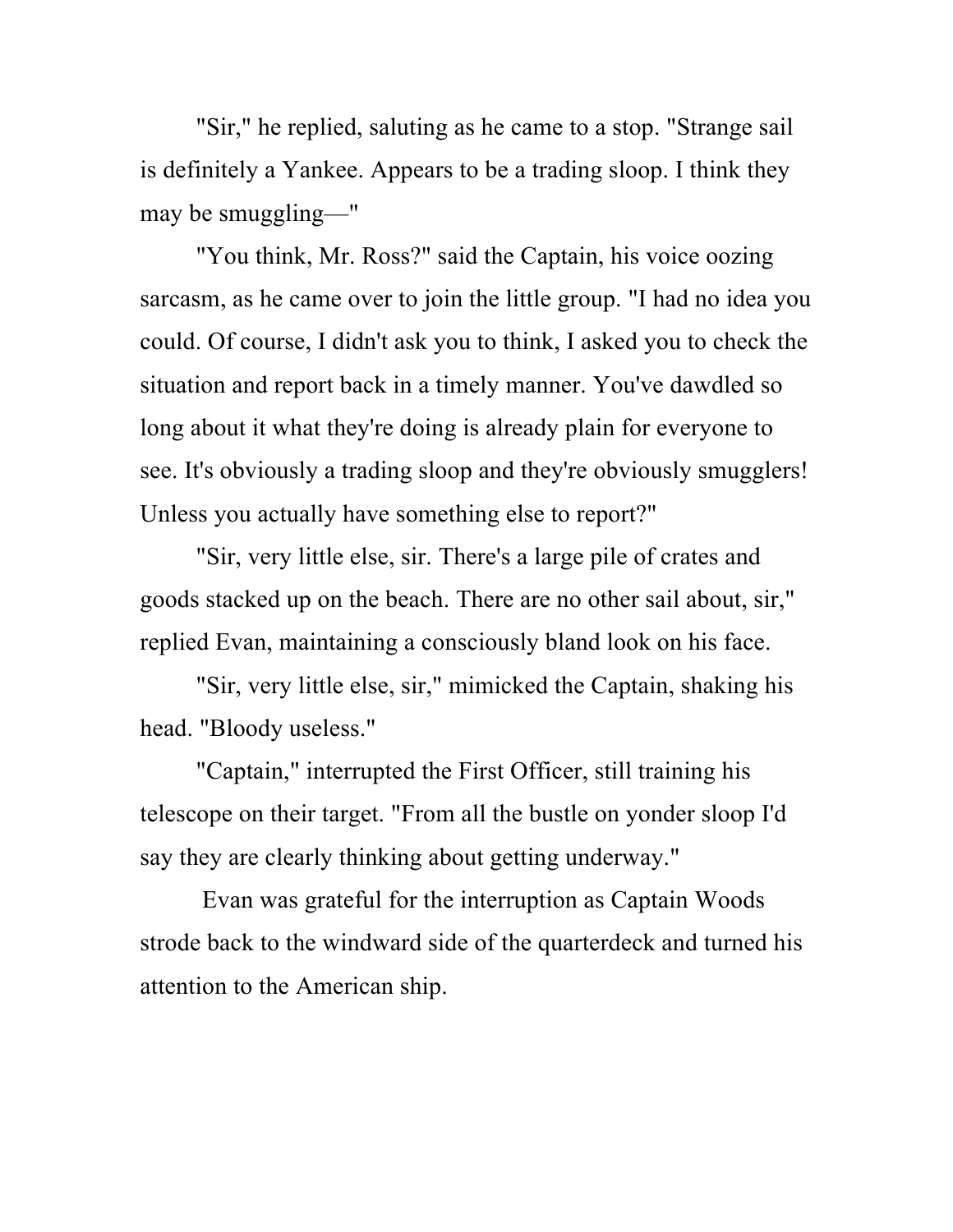"Mr. Harder," said the Captain with a grim snort of amusement moments later. "Explain to them they aren't going anywhere."

"Sir," replied the First Officer, turning to the waiting group of officers. "Mr. Ross, pass the word for the gunner to put a shot across his bow."

Evan found the gunner already working to obey the command. The ship's gunner Johnson, a warrant officer with over twenty years experience, had anticipated the order and wasn't about to be caught unprepared. He and the ship's bosun had already brought together a gun crew ready to leap into action when the order was given. A well-trained gun crew could load and fire a gun in less than three minutes, and it wasn't long before one of the forward six-pound chase cannons roared out. The round dropped into the bay and raised a geyser of spray less than a hundred feet in front of the American's bow, right off his starboard side.

"Well shot, Mr. Johnson!" called the First Officer. He studied the ship before him for a few moments before snapping his telescope closed. "They appear to be standing down, Captain. Orders, sir?"

The Captain paused a moment in thought before turning to offer another grim smile to his First Officer. "Well, we need to see what these buggers are up to, don't we? Take a boarding party and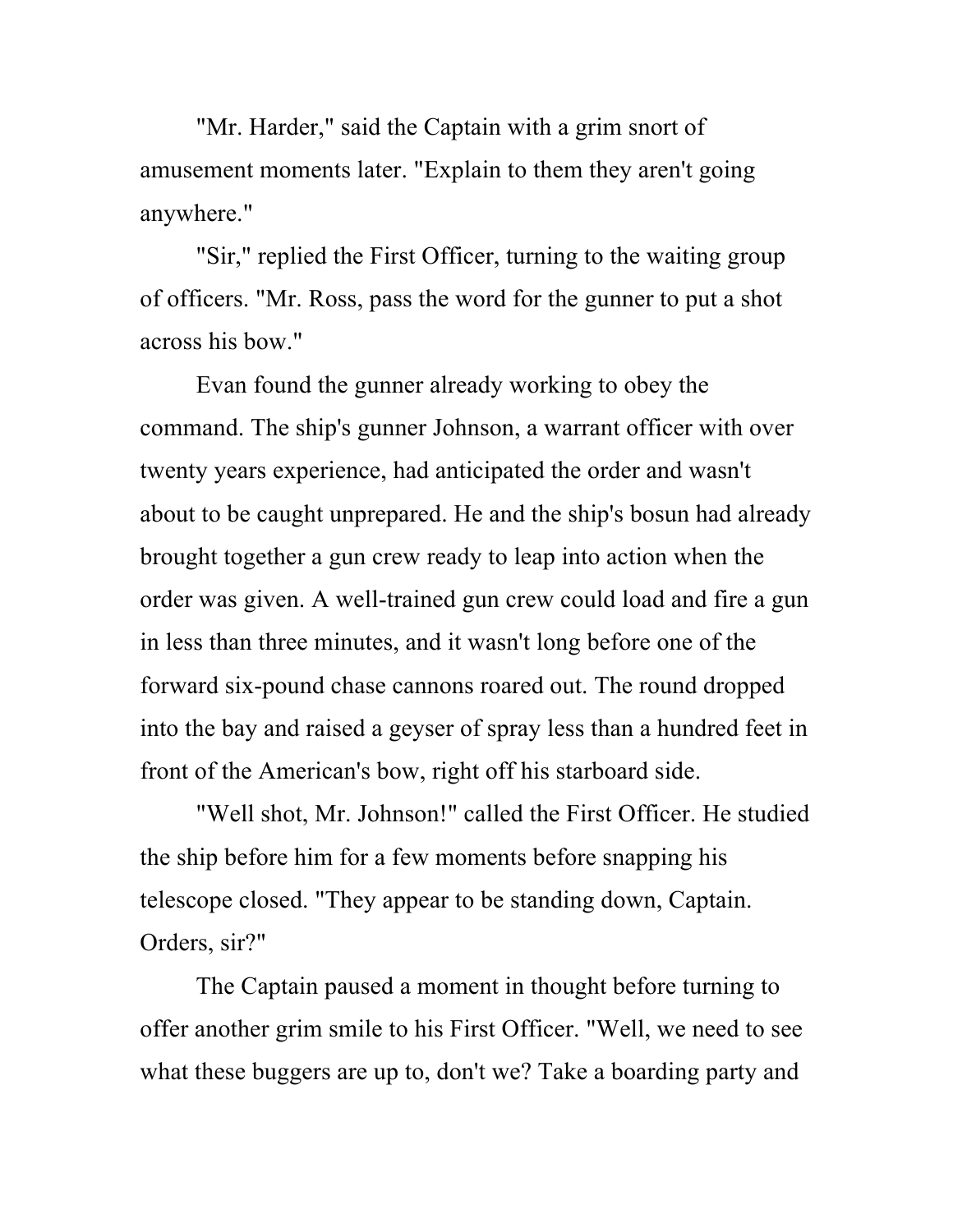check them out, Mr. Harder. I think they're trying to get around that Navigation Order in Council I mentioned when we spoke a while back."

"Bloody cheek smuggling in broad daylight, if that's what they're doing, sir."

"Greedy, grasping, arrogant shits. No respect for tradition. We gave them everything and they— Gah! Don't get me started. Right, any nonsense from them and you smile and tell them the July 2, 1783 Order in Council concerning Navigation says they're in trouble. They'll pretend to know nothing and want to keep their contraband, but that's not going to happen. While you're dealing with them I'll have Mr. Paxton here take a party to the beach to pick up everything they've offloaded. If we let it sit there too long I'm sure it'll all sprout legs and disappear."

"Uh, so I fully understand in case they argue some point I know nothing about could I get a little more background on this Order in Council, sir?" said the First Lieutenant.

"Hmm, yes, you should have a little background. Before the war the Yankees were thick as the goddamn mosquitos in these islands trading their goods. The greedy damn plantation owners on most of the islands out here are always in need of proper timber and food they can't get here, and especially things like salt fish, which they feed to their slaves."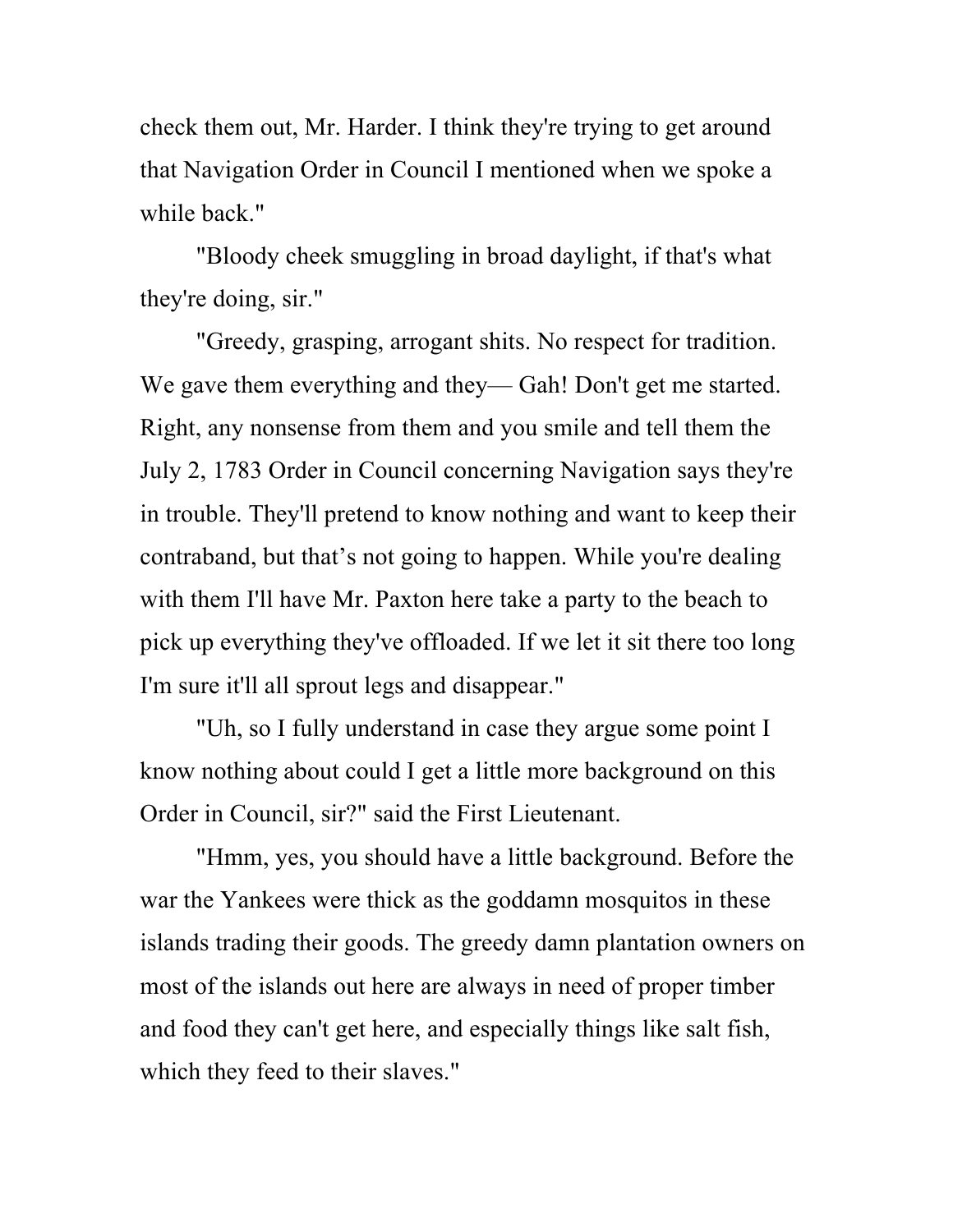The Captain paused to give a disapproving grunt and shake his head. "Slavery, I ask you. Anyway, the Yankees get goods like rum, sugar, coffee, spices, and coconuts in return. Well, you get the picture."

The Captain paused once more to let a savage smile crease his face while nodding his head in the direction of the ship awaiting them. "What these Yankee rebels are about to learn is they can't have it both ways, right? They can't expect we're going to let them continue trading to their hearts content because we had to kiss and make up. The Order in Council specifies all trade with the Americans to and from our islands must be on British registered ships with British crews. Of course, that also means our good King is able to collect the appropriate customs duties."

Instant understanding appeared on the faces of everyone listening. The duties were notoriously heavy and universally disliked by everyone involved in trade.

"I know what you're thinking, gentlemen, but make no mistake here. This may seem a bit beneath the regular duties of a King's ship, but that couldn't be further from the truth. I think the treasury, which pays the bills for all of us to be here and do our jobs, is seriously depleted. Enough, I'm sure you understand now so let's be about it, shall we?"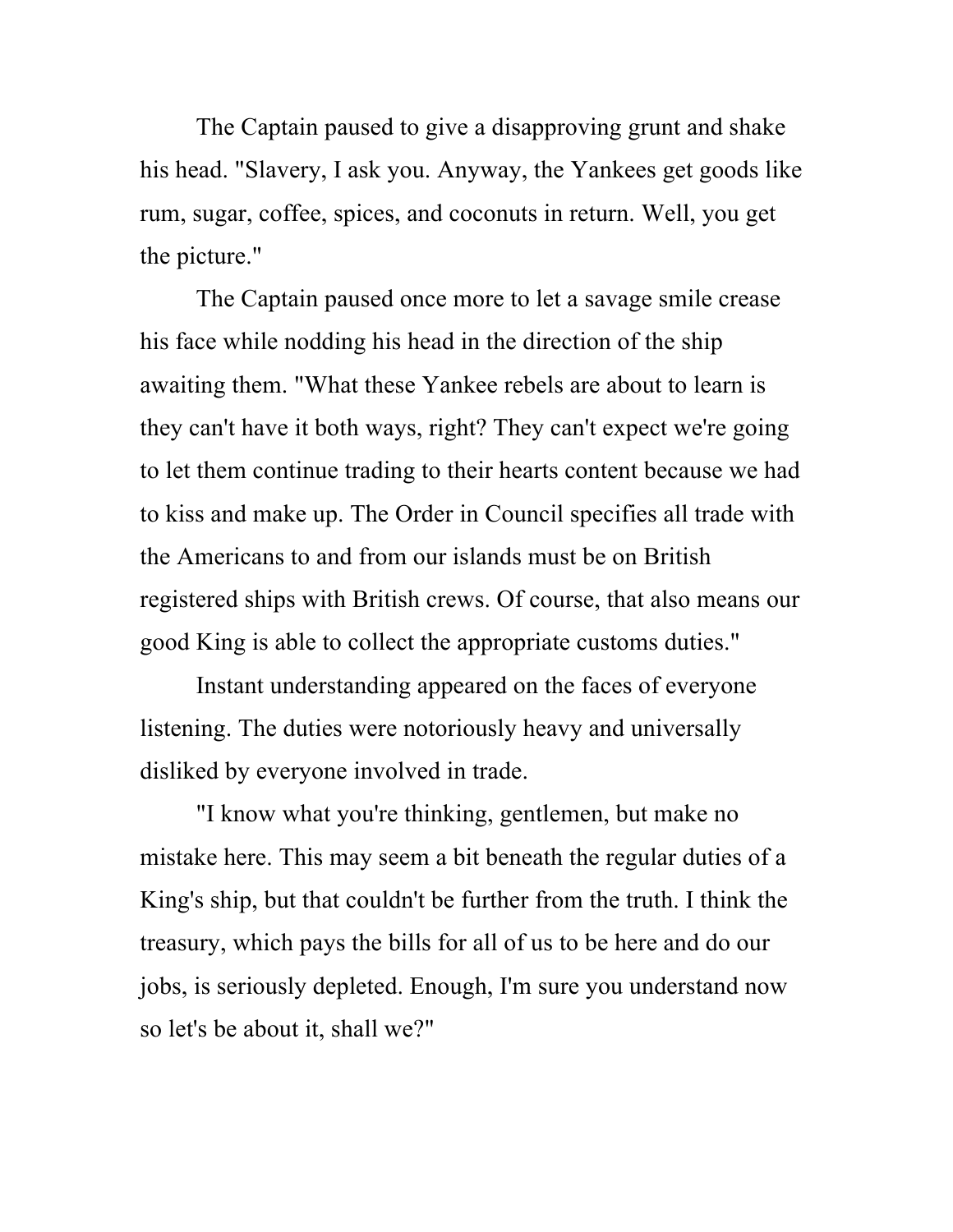"Thank you, Captain. I think we all understand much better now. I may take who I want with me, sir?"

The Captain waved an indifferent hand. "As you see fit. And make sure you check everyone's papers on that ship. I won't be surprised if half of that damn crew is Royal Navy deserters. You know what to do. I'll be in my cabin."

He gazed about with disinterest. "It's too bloody hot out here today. Let's get this sorted and be on our way. Three years out here is long enough. I'd like to be home in Kent before the end of July."

"Amen to that, sir," nodded his First Officer in reply, before issuing a flurry of orders.

As the ship came to anchor Evan was commanded to join the party as backup for Harder. Squeezing into the cutter already lowered into the water was a party of eight Royal Marines and their commanding officer, Lieutenant Fulham. Another half dozen sailors rounded out the group. As soon as everyone was aboard they began rowing smartly toward the American ship.

Several angry looking faces lined the rails of the sloop. A few were more inscrutable, but they all shared one common feature. No one looked happy.

"Right," said Lieutenant Harder. "Everyone armed? Weapons loaded everyone? I don't think this lot is going to give us trouble, but we'd better be ready for it."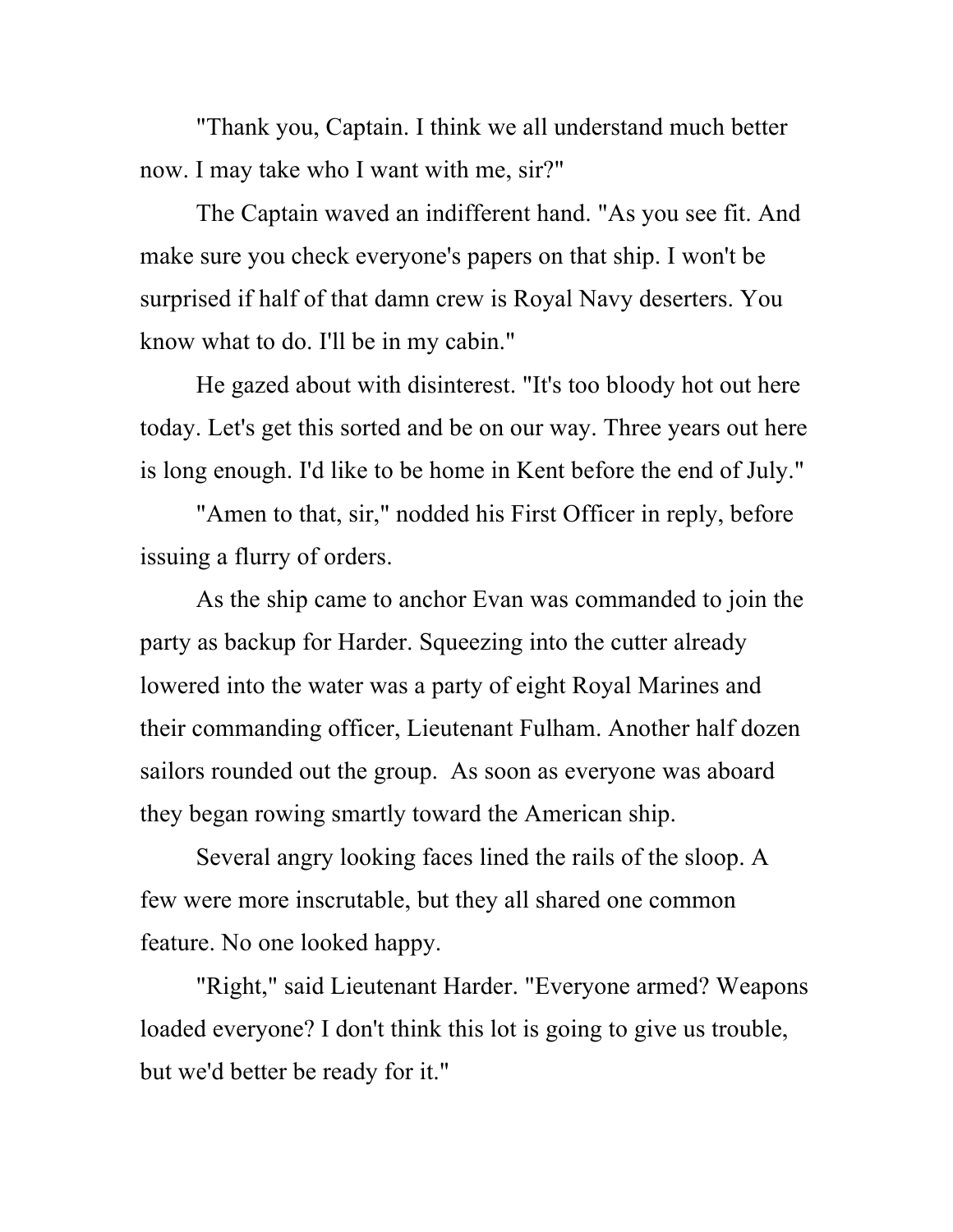The cutter hooked on to the sloop at the boarding ladder and he looked at the waiting, tense faces around him one last time.

"Marines, follow me smartly."

By the time Evan reached the deck the First Officer was already in heated conversation with a grizzled, scruffy looking older man who was presumably the Captain. Evan took a quick look at his surroundings to assess the situation. The crew was mostly clustered behind the older man and looked as scruffy as their leader. Their ship, however, was decidedly not scruffy. A little touch up paint wouldn't hurt, but any ship in steady service always needed some touch up. Everything about it spoke of professional care and attention, certainly as good as any Royal Navy ship afloat.

"This is an outrage, I tell you!" shouted the old man. "You have no right to impede our passage, let alone board anybody you feel like. We're honest traders doing our job! Haven't you got some privateers you can go chase?"

"Oh, please," groaned the First Officer. "Sir, you are in British waters and are therefore subject to our laws. You are clearly flying an American flag and you are obviously smuggling goods to unknown parties resident on Antigua. You are in clear violation of the Order in Council concerning Navigation."

"But I've never heard of this damned Order of yours!"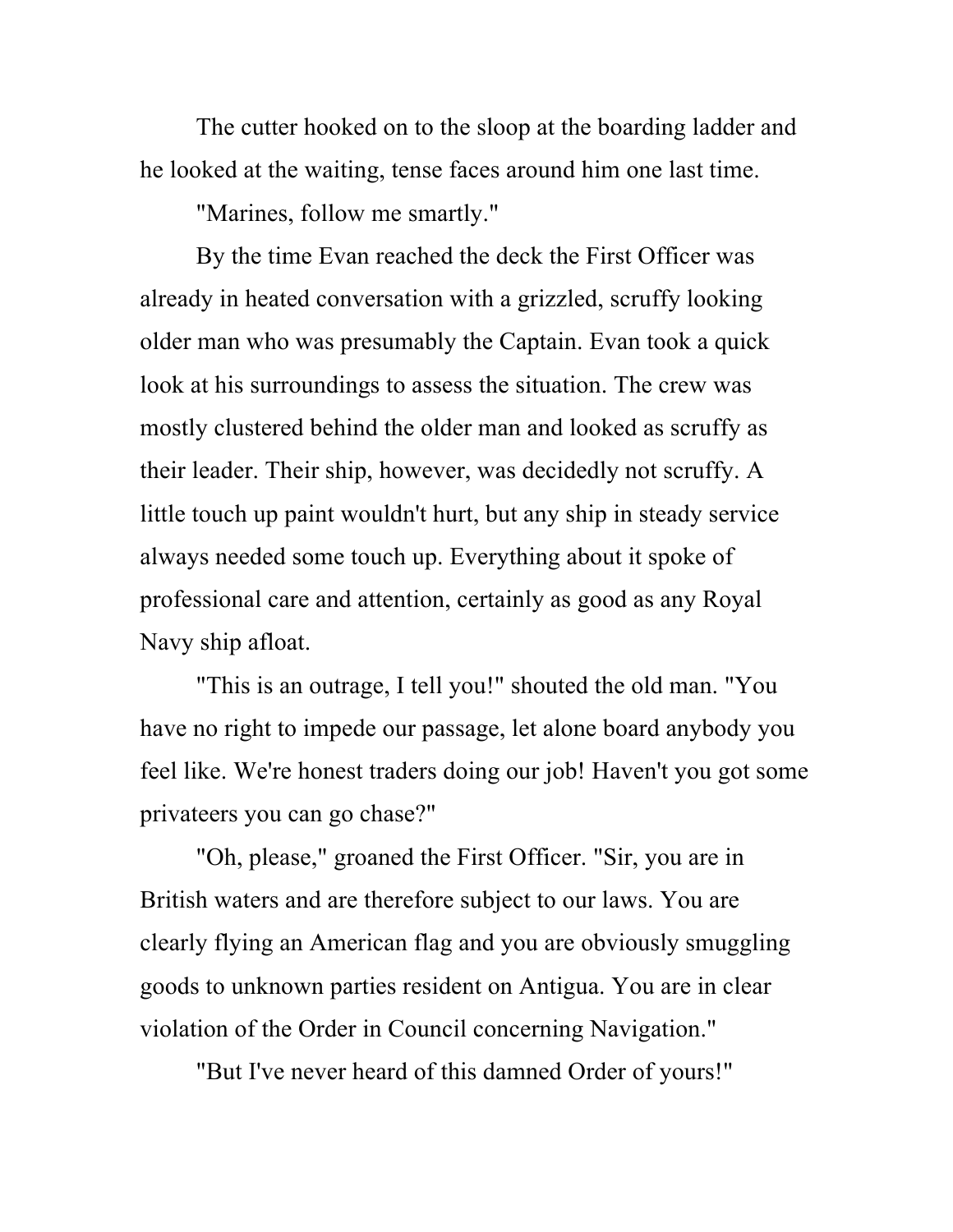"Not my problem," barked Lieutenant Harder, his patience gone. "Your cargo is forfeit. Right, I want to see your ship's papers and I want them *now*, sir."

The Captain of the sloop visibly deflated, knowing the pointlessness of continuing. "Damn you. Our families will go hungry because of you. Your consul in Boston shall be hearing about this outrage. This isn't over, because we'll sue if we have to. Come on, then, they're in my cabin."

Harder turned to Ross and the Marine officer Fulham. "Mr. Ross, take a party to search the ship thoroughly." He gestured with a flick of his hand towards the cluster of still visibly angry American sailors. "Mr. Fulham, have your men guard this lot and keep them from interfering. Check their papers while I deal with the Captain."

Evan turned and gestured to a tall and lanky, light brown skinned sailor standing nearby, one of the master's mates on the *Wind*. To find a black sailor on a Royal Navy warship was not unusual. The Navy was always in need of men due to attrition from death, desertion, or illness and as long as a man did his job, no one cared what he looked like.

"Mr. Wilton, you're with me. We'll search forward."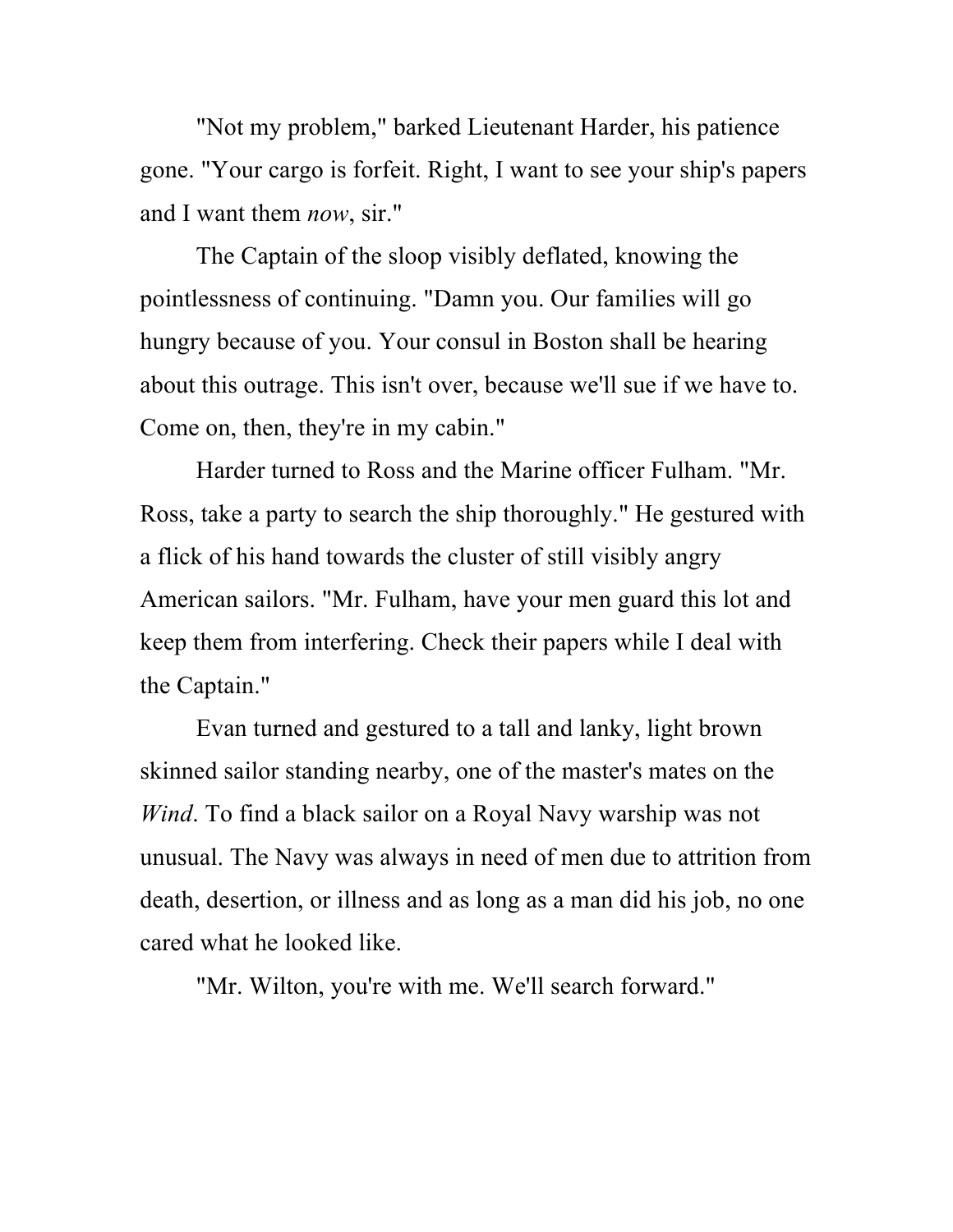Turning, he looked at the bosun standing nearby. "Jackson, take Payne and search aft. Report back to Lieutenant Harder. Anything suspicious you call for help."

Ten minutes later Evan and the sailor Wilton compared notes on what they'd found once they worked their way back to the deck. The hold was mostly empty except for the usual stores a ship would have in place for a long voyage. The sailor's berths also held only the small personal effects one would expect. Unless something was found aft, Evan surmised they had caught the smuggler having already unloaded their cargo, but still in the process of loading for the return trip home.

Coming on deck they found the First Lieutenant deep in discussion with the Marine officer Fulham. The two sailors Evan had detailed to search aft were already back, standing a respectful distance away from the First Officer's side.

"Ah, Mr. Ross, here you are. Report, please."

It took only moments for Evan, with Wilton at his side, to detail the little they had found.

"Hmm, well, the two that searched aft found much the same, except this lot did in fact start loading goods for the homeward trip. A few casks of rum and some molasses were already stored away aft. Papers confirm they are who they say they are, traders out of Boston, so we've got them red handed. Lieutenant Fulham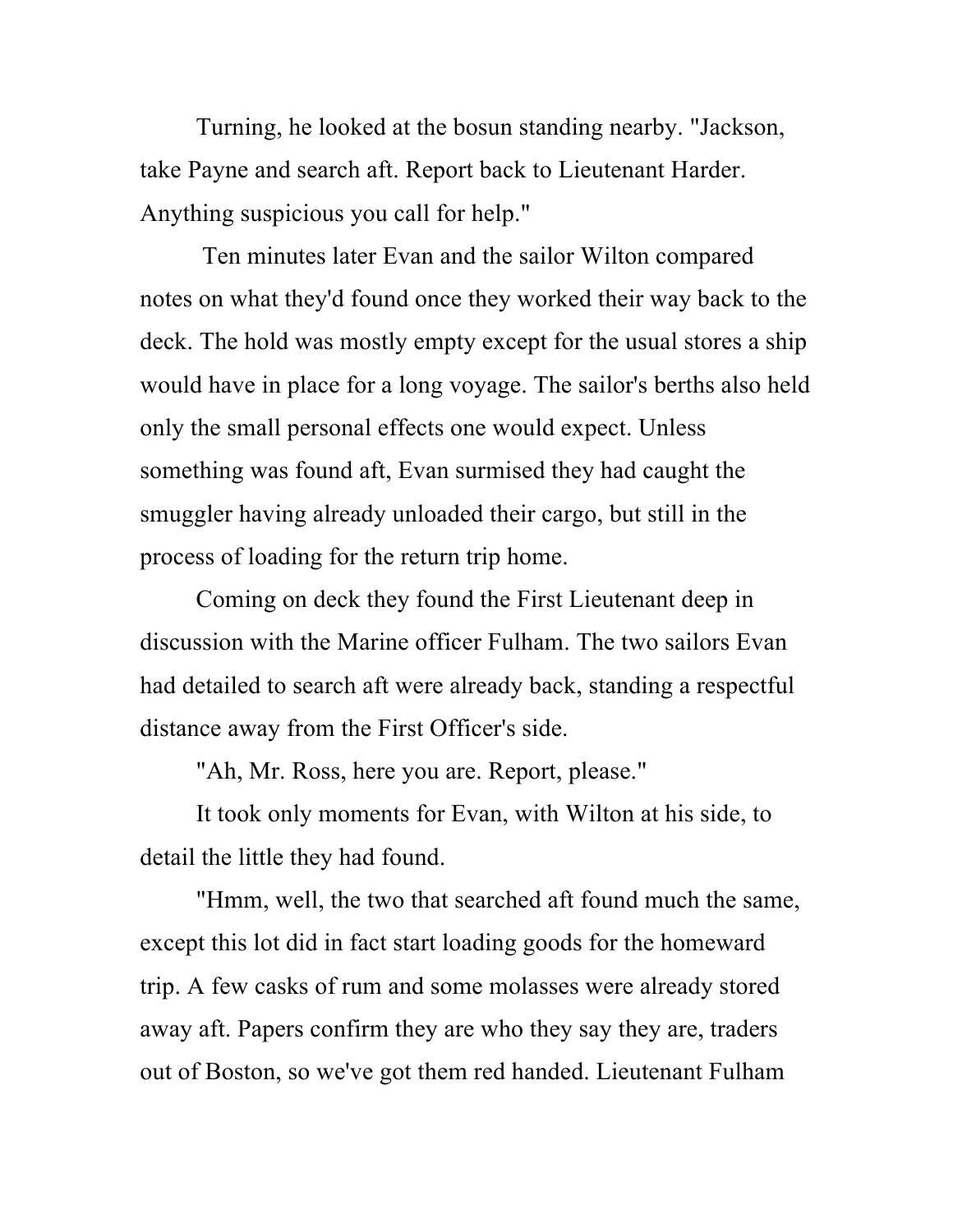has checked the paperwork on the crowd we found on deck and they all seem to be in order. If they're forgeries they are quite good ones. It seems they really are American born. On the other hand, Jackson and Payne didn't find only cargo aft. They found two more hands doing their best to stay out of sight."

Harder paused to grunt with annoyance at some papers he held up for Evan to see. "They claim to be innocent and swear they weren't trying to hide from us. Their papers don't look legitimate to me, but I can't put my finger on why."

"Could I take a look, sir?" said Evan. "I had to look over a lot of Yankee paperwork in my last ship."

Wordlessly the First Officer handed Evan the paperwork. After a few moments scrutinizing them, Evan looked up at Harder.

"Sir, it's the stamps of the town seals on their birth certificates, I think. Forgers won't have access to the real stamp, of course, so they have to try to either hand draw it or make their own forged stamps. The paper itself looks rather cheap, too. Some forgeries are better than others. Where are these two men? I'd like to question them."

"Over there, behind Jackson and Payne. Go ahead."

Turning, Evan walked toward the two sailors as they stood aside and pointed at the two men they had found. As they came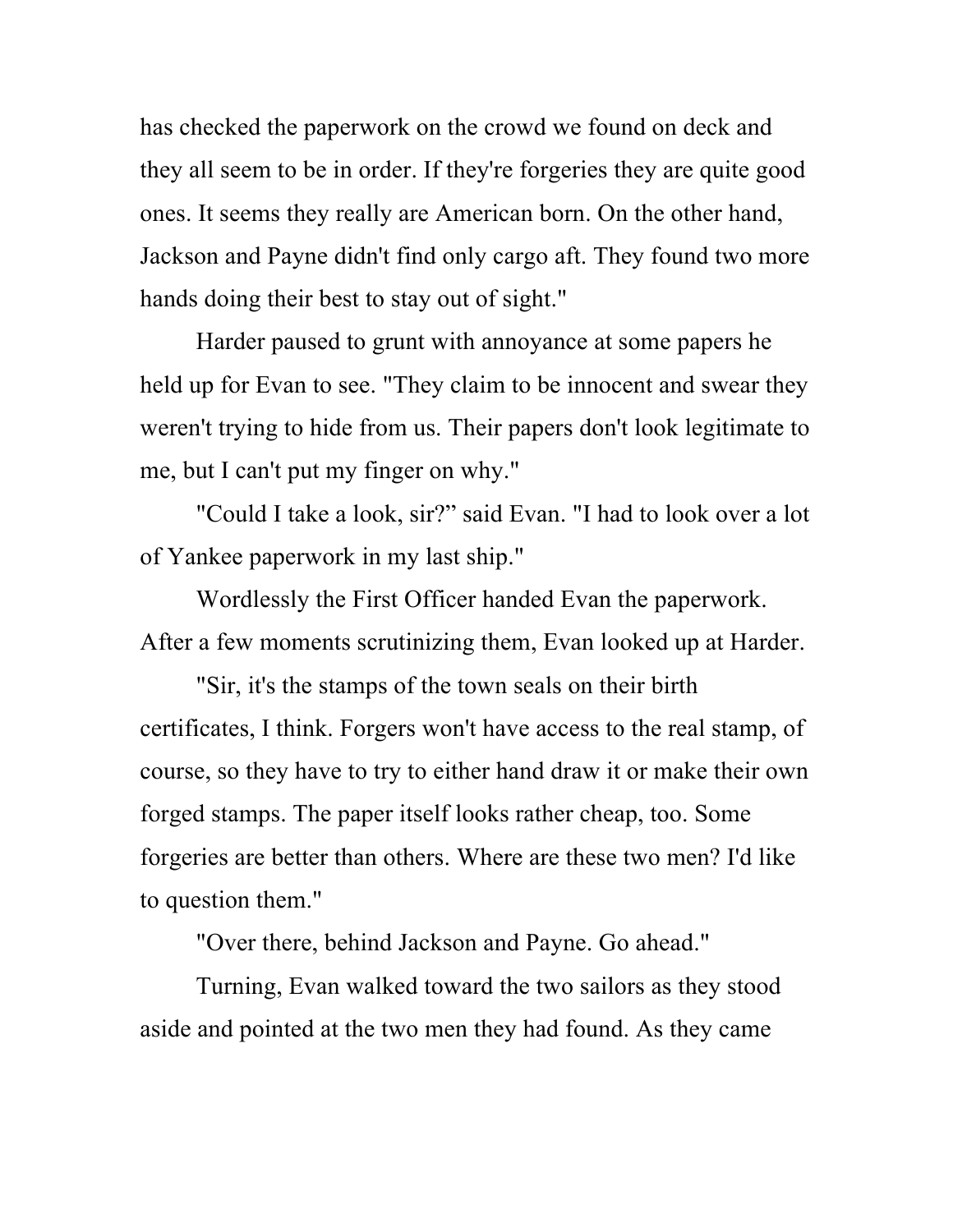into view Evan's jaw dropped open. The two men reacted with equal surprise and shock on their faces.

"Cromwell? Anderson? You bloody— Sir, these men are deserters from my last ship!" shouted Evan.

The two men overcame their shock fast. Both punched the men guarding them and wrestled their weapons from their grasp.

"Back off, the lot of you! You bastards aren't taking us back!" shouted the one called Cromwell as he waved a sea pistol about.

Recovering from his shock Evan stepped forward, pulling out his own gun in turn. "Give it up you fools, there's nothing for it—"

The sharp report of Cromwell's gun galvanized the rest of the men on deck into action, paralyzed momentarily by how fast the situation had changed. Evan gasped in sudden pain and surprise, clutching his left arm. Blood was fast staining his uniform above his left elbow where the shot had struck.

The rest of the British crew was already rushing forward. A Marine wielding his musket like a bat hammered the sailor Cromwell hard on the head and he dropped to the deck bleeding from the force of the blow. The second deserter, Anderson, was aiming directly at Evan when the black sailor Wilton brushed past trying to enter the fray with his cutlass. Anderson's gun barked just as another Marine jostled his arm and deflected his aim.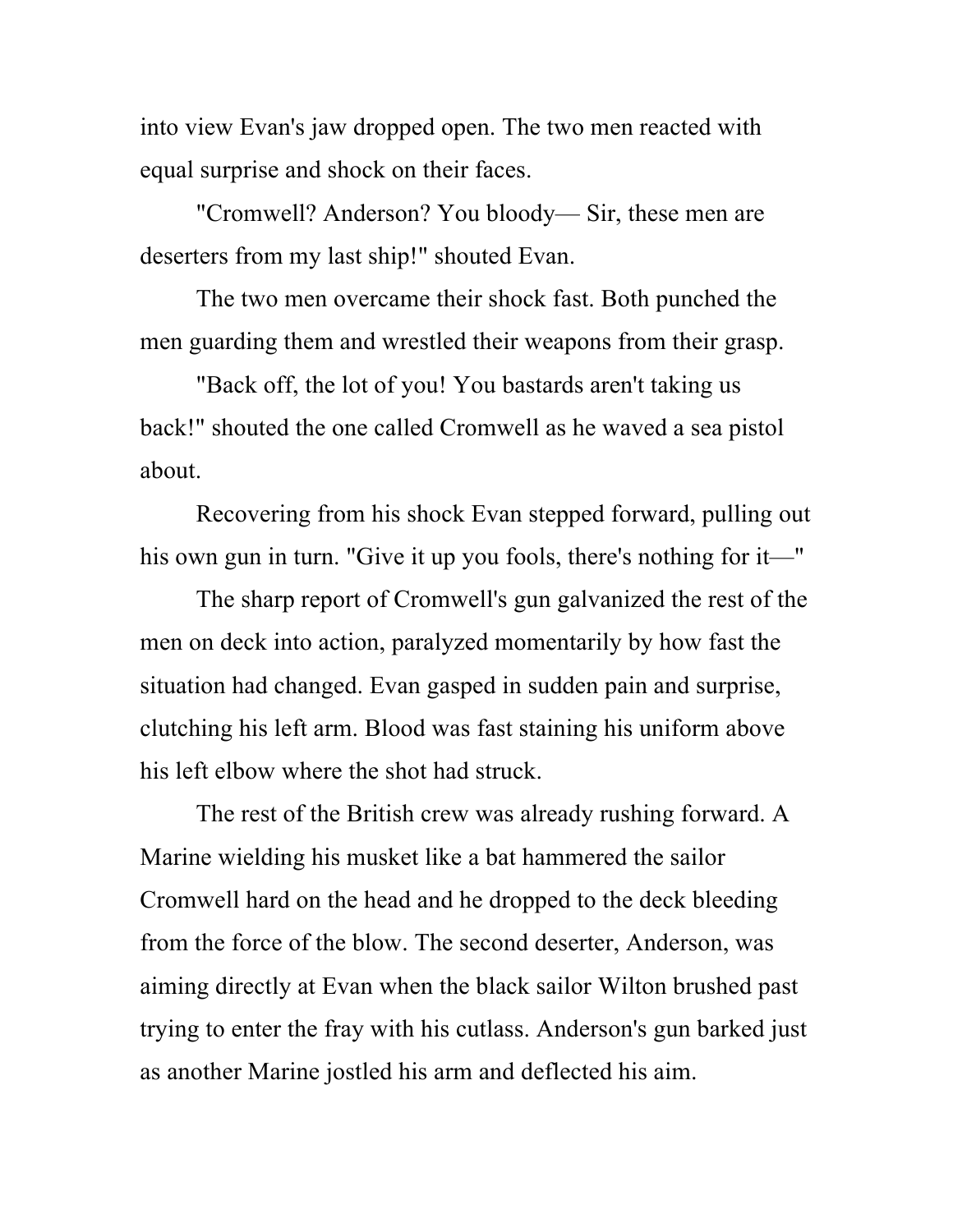Anderson's shot found a target in all the confusion. Wilton gasped in pain and fell clutching his right thigh as the blood began seeping through his fingers. A millisecond later Lieutenant Fulham shot Anderson point blank in the chest. A flash of surprise crossed his face as a dark red stain blossomed on his shirt and he crashed to the deck. The shock of being shot finally overcame Evan and he fell to one knee beside Wilton.

A few of the remaining American sailors were already involved in support of their mates, scuffling with several of the Marines. The fully galvanized Marines soon took command of the situation, using their muskets as clubs. Knowing they would lose the American Captain shouted for attention, loudly ordering his men to stand down. By the time they finally complied three of their number were crumpled on the deck, holding bruised and bleeding heads, while the remainder were clustered together. All of them were scowling in mute anger.

"Idiots," growled Harder as he shook his head, glaring at the two deserters on the deck.

"You call them idiots, you murdering shits?" shouted one of the American sailors, holding his side in obvious pain where a musket butt had been hammered into his ribs. "Maybe if you didn't flog people for bloody nothing they wouldn't desert!"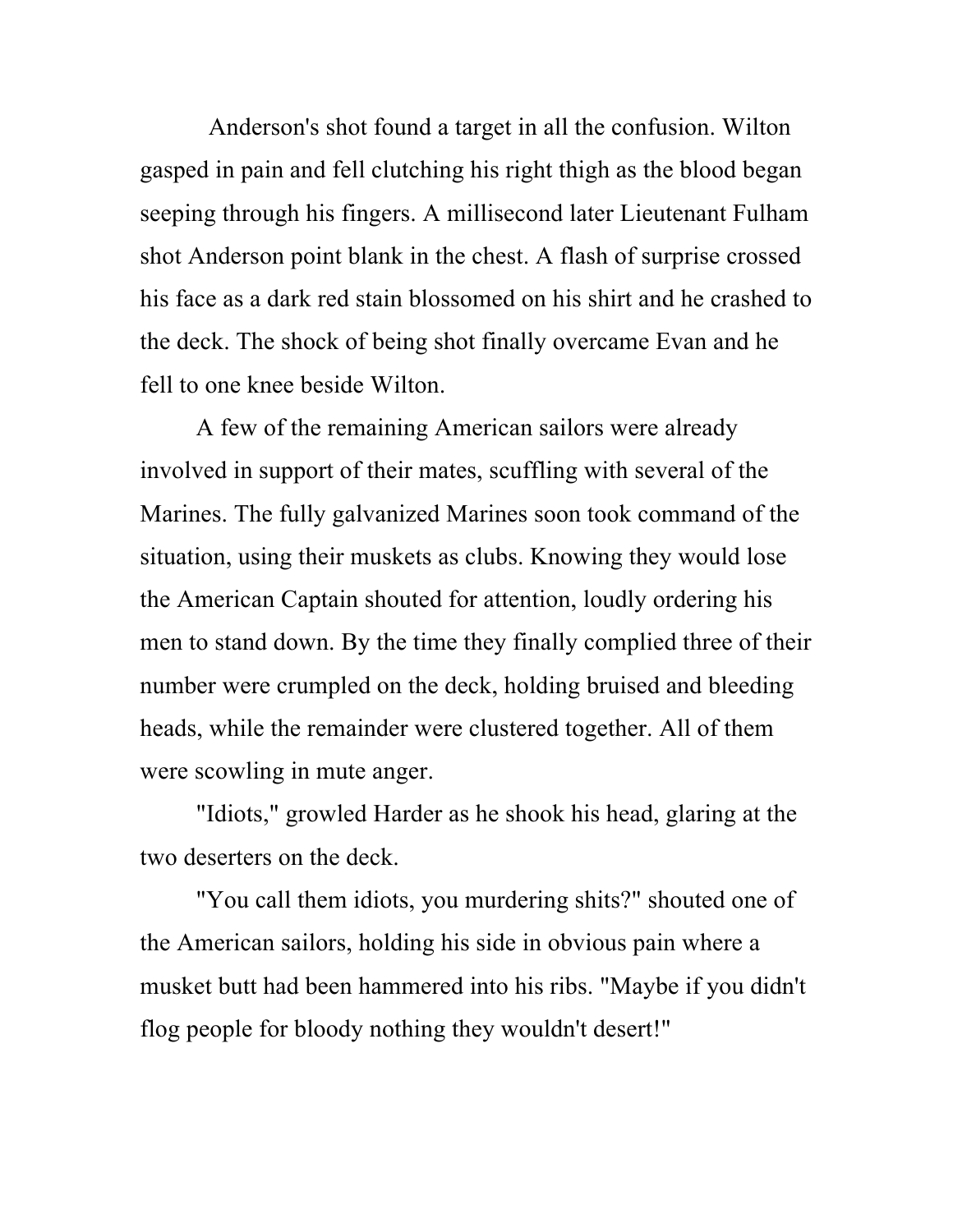"We beat you buggers before and we could do it again," growled another American sailor.

"Shut your goddamn mouths, all of you, or they'll be shut for you!" growled Harder in obvious frustration. With a sigh, the First Officer frowned as he assessed what needed to be done.

Evan groaned in pain and shock as he and the sailor Wilton were tended to by one of the older and more experienced sailors. The man finished tying off tourniquets on both and looked up as the First Officer stalked over.

"Permission to get these two over to the ship for the surgeon right away, sir? They've already lost a fair bit of blood and need attention soon, sir."

Lieutenant Harder grunted agreement and signaled to a group of the remaining British sailors. "Get them to the ship and then get back here right away. Tell the Captain what happened and that I'll return on board shortly with a full report. Mr. Ross, Mr. Wilton, we'll get you some attention right away."

Evan grimaced, clutching his arm, and mumbled his thanks to Harder.

"What about the deserters, sir? Should we take them with us?" asked another of the sailors.

Harder turned and walked over to the two men still lying on the deck.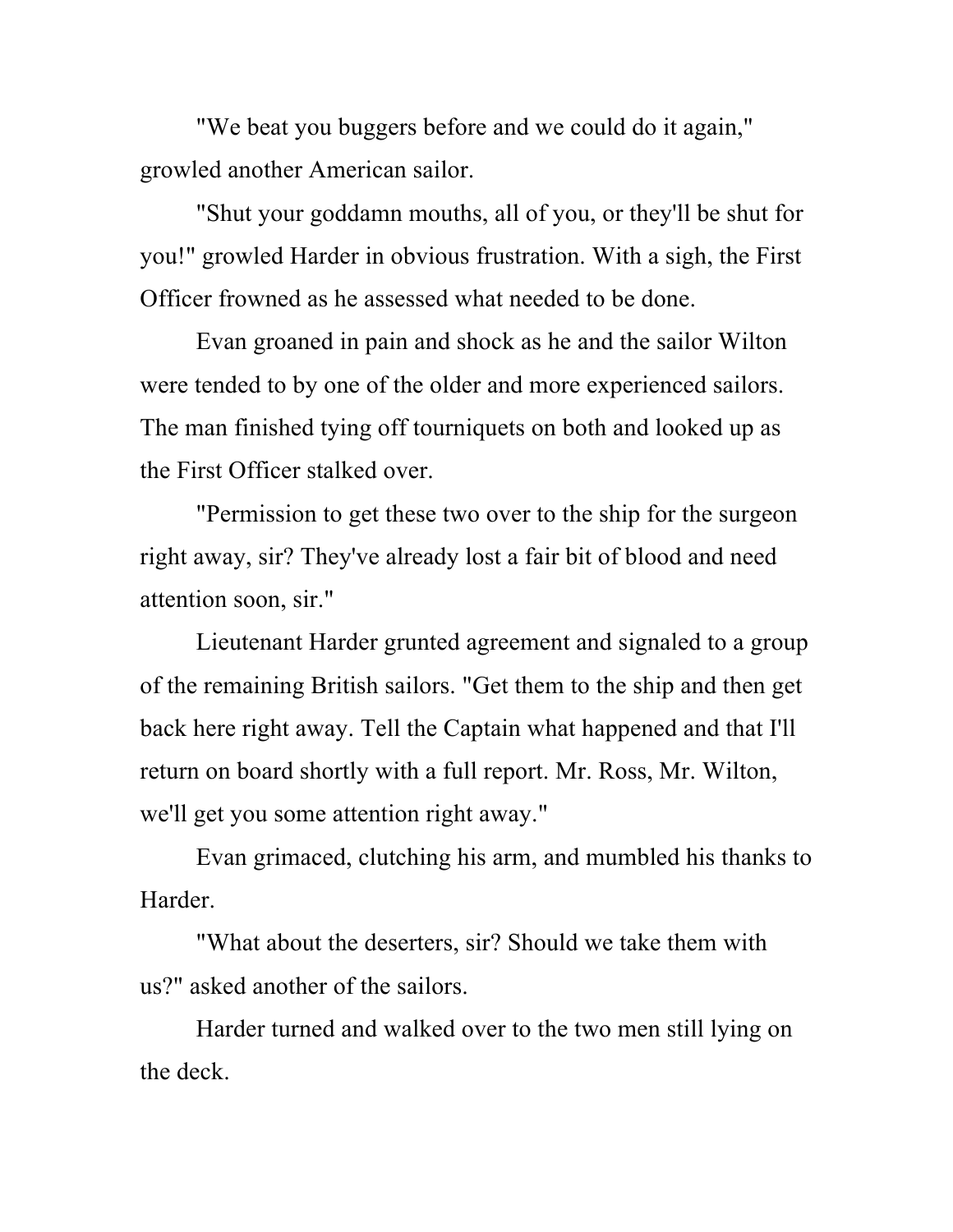"No," he said, surveying the scene before him with a grim smile. "Mr. Fulham has ended any need for urgency over the one he shot. This other fool is still out cold. Better for him if he doesn't wake up. The Captain will probably have him dancing with a rope around his worthless neck real soon anyway. No, we'll bring him over with us once you return."

Harder surveyed the scene one last time and offered another bleak smile to the waiting men. "If I can find some chains I'll load him down with them while we're waiting. Now be off with you."

Evan and Wilton were already lapsing in and out of consciousness from shock and blood loss as they were manhandled into the boat and rowed quickly across to the *Wind*. Captain Woods waited, drawn on deck from the sound of the gunshots. He wore an inscrutable look on his face as Evan was helped past on his way to the surgeon.

"Sir," gasped Evan, unable to salute as he was still holding his shattered and bleeding arm. The Captain's expression didn't change as he watched the two men disappear below, listening to the report of what happened on the American ship.

By the time they were dropped onto the surgeon's tables in his space on the orlop deck the two men were groggy, but still conscious from the painful jostling endured in getting there. The surgeon, a grizzled older man, looked them over with a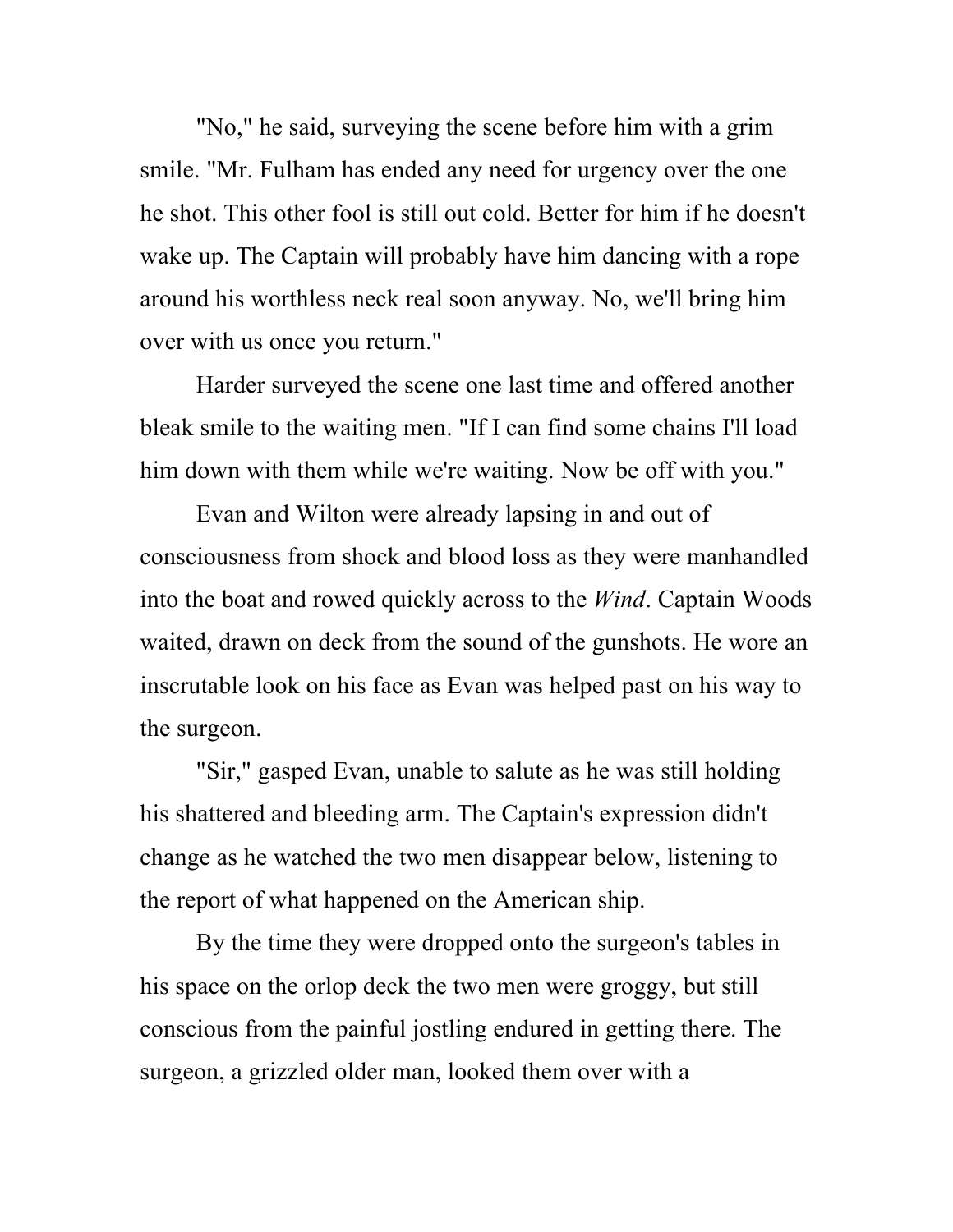professional eye. Evan was conscious enough to realize where he was and what was about to happen.

"Mr. Manley," said Evan, in what was a bare whisper with his strength fast disappearing. "I beg of you, sir. Please don't take it off."

The surgeon paused a few moments more before responding with a sigh. "I wish I could agree to that, Mr. Ross. I think the ball may have shattered the bone of your arm beyond hope and if I don't deal with this I fear you will lose more than your arm. I will assess you carefully, but I will also do what is necessary, sir. Be happy I am as skilled a surgeon as I am and that there are few in the Royal Navy better than I. Now drink this rum my surgeon's mate has for you and I will be back to you shortly."

As the surgeon moved to look over his other patient his assistant stepped forward without asking and insistently made Evan drink a large dose of rum. Rough and heady, the standard issue Navy rum on Royal Navy warships packed a heavy punch. As shock and the strong rum overcame him Evan still retained enough focus to realize the surgeon was talking about the unconscious, injured black sailor lying on the other table beside Evan in the surgery.

"Hmm, well, this one is lucky. The shot went right though his thigh and how that missed a major artery I'll never understand.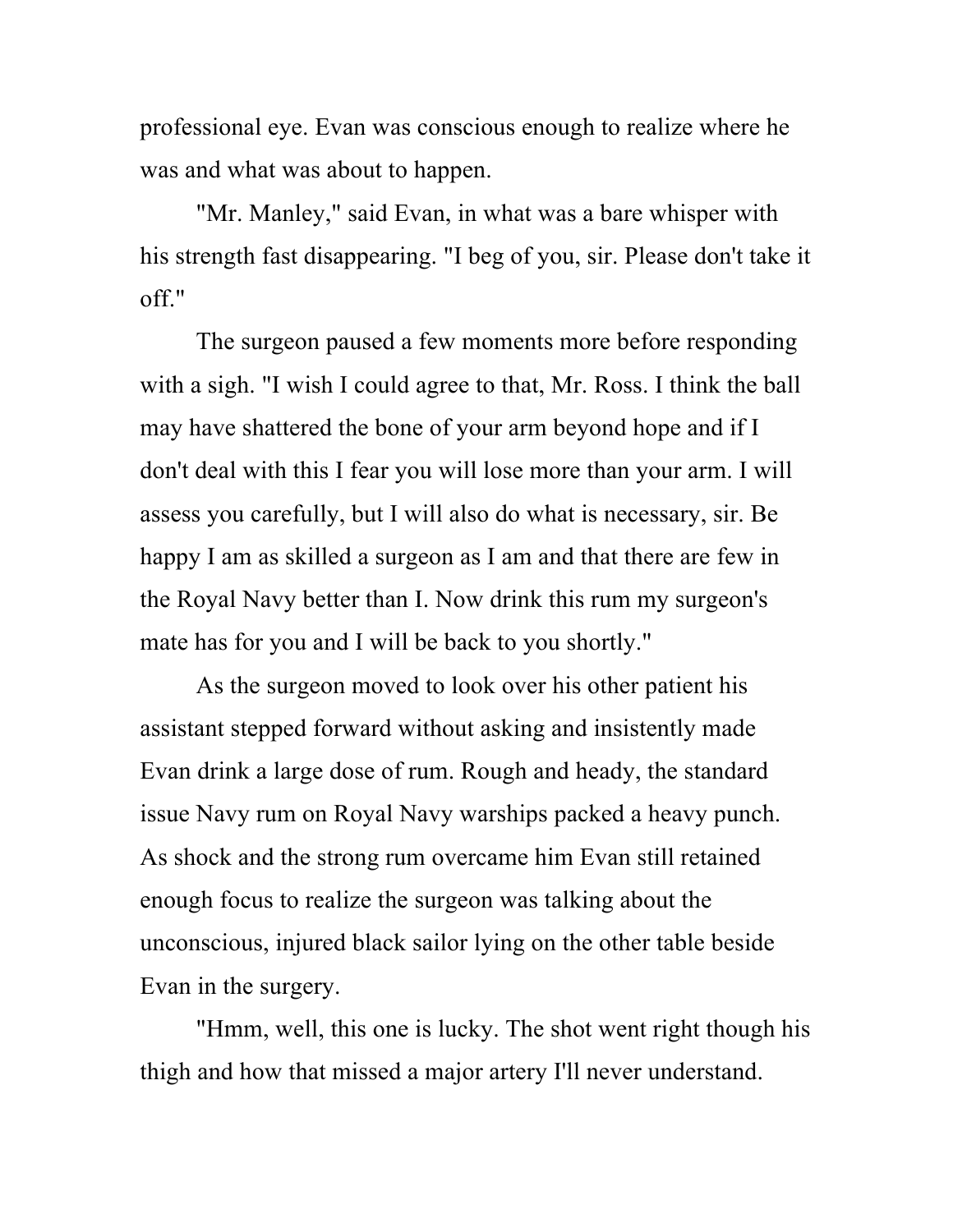Looks like a clean wound, too. He doesn't seem to have anything inside his wound to fester. Right, he won't be much of a problem. We'll come back to him in a bit. Blackwell, help Mr. Wilton enjoy another nice big tot of rum. That should make him oblivious while I deal with Mr. Ross."

As the rum continued to carry him into his own oblivion Evan retained enough awareness to realize the surgeon was back at his table and probing the wound, enough to give him twinges of pain even through his drunken stupor.

"Sorry lad, I had to do that to be sure. Don't want to do this, but there is no choice. Blackwell, give him a little dose of that laudanum I've been hoarding. He's going to need it."

\*\*\*

Manley busied himself organizing his tools, waiting several minutes to ensure the drug was taking effect. He knew Evan was doubly fortunate to have both a surgeon good at his job and to have one with some of the most precious, effective pain killing medicine available anywhere on hand. As Manley waited he let his thoughts drift and he shook his head, marveling for the thousandth time at his personal downfall. But he knew if it had not happened he never would have joined the Navy and come to appreciate life at sea.

A successful practice serving London's high society had once been his reality. Manley knew his undoing had been naively